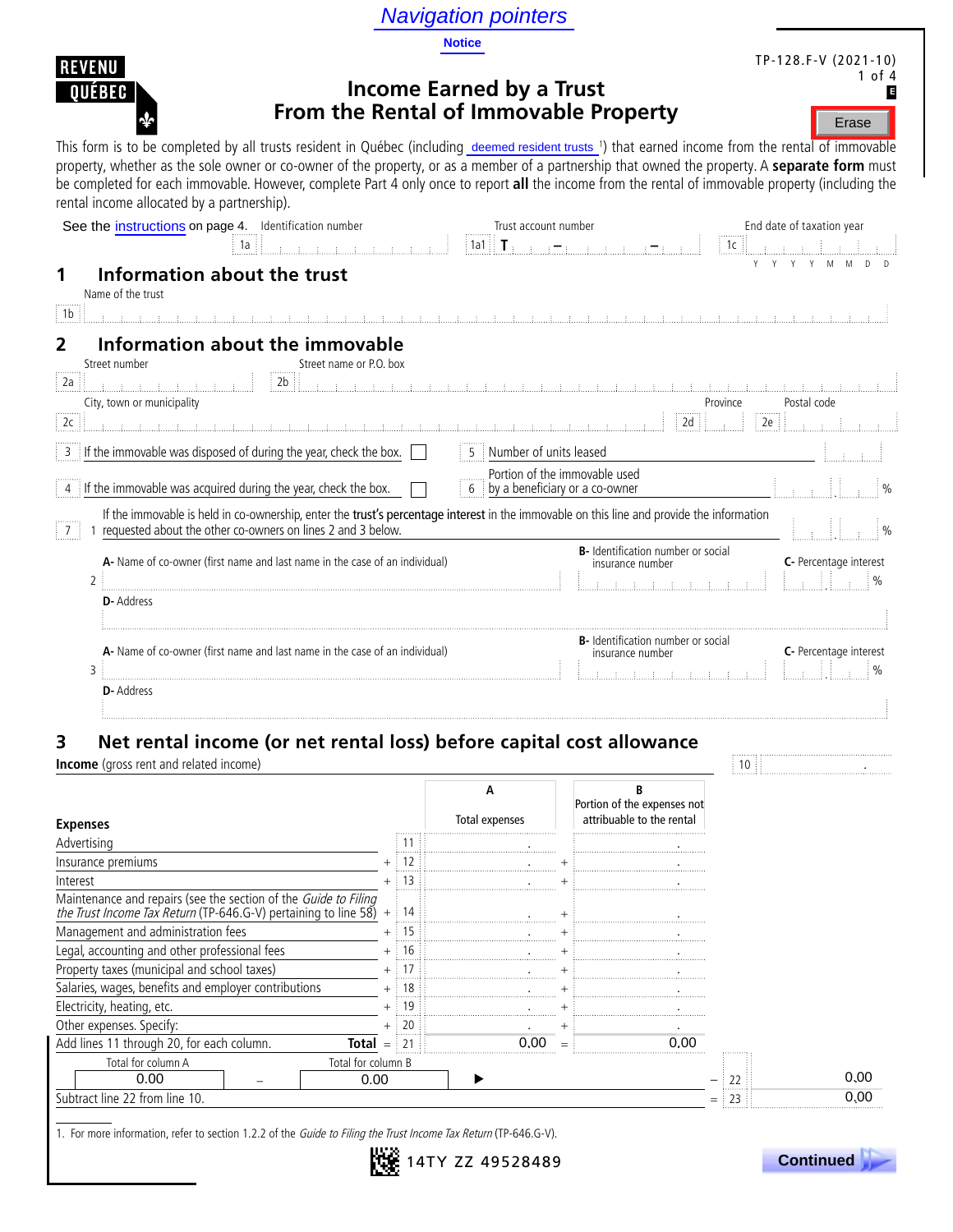|                                                                                                                                                                      |              |     | TP-128.F-V (2021-10)<br>$2$ of $4$ |
|----------------------------------------------------------------------------------------------------------------------------------------------------------------------|--------------|-----|------------------------------------|
| Net rental income (or net rental loss) before capital cost allowance (continued)                                                                                     |              |     |                                    |
| Amount from line 23 or, in the case of property held in co-ownership, the portion of the amount corresponding to the trust's<br>percentage interest                  |              | 24: | റ ററ                               |
| Recapture of capital cost allowance (see the instructions in section 5.6 of the trust guide (TP-646.G-V) concerning column 5 of<br>the capital cost allowance table) | $+ 125$      |     |                                    |
| Add lines 24 and 25.                                                                                                                                                 | $=$ : 26 : : |     | ስ ስስ                               |
| Terminal loss (see the instructions in section 5.6 of the trust quide (TP-646.G-V) concerning column 5 of the capital cost allowance table) $-$ 27                   |              |     |                                    |
| Subtract line 27 from line 26.                                                                                                                                       |              |     |                                    |
| Net rental income (or net rental loss) before capital cost allowance $=$ 30                                                                                          |              |     | n nr                               |

# **4 Net rental income (or net rental loss) from all the immovables**

Before completing Part 4, complete the capital cost allowance table on page 3.

| Before completing Part 4, complete the capital cost allowance table on page 3.                                                                                                                                           |        |                           |
|--------------------------------------------------------------------------------------------------------------------------------------------------------------------------------------------------------------------------|--------|---------------------------|
| $55$ $\frac{1}{2}$ $\frac{1}{2}$<br>Total number of immovables                                                                                                                                                           |        |                           |
| Total of the amounts on line 30 of all TP-128.F-V forms completed for the taxation year                                                                                                                                  | $60$ : |                           |
| If the trust was a member of a partnership, enter the trust's share of the net rental income (or net rental loss),<br>as shown in box 3 of the trust's RL-15 slip or in the partnership's financial statements.<br>$\pm$ | 61     |                           |
| Add lines 60 and 61, or subtract line 61 from line 60 (as applicable). If the result is positive, continue the calculation.<br>If it is negative, carry it to line 64.<br>$=$                                            | 62     |                           |
| Capital cost allowance (total of the amounts entered on line 50 of all TP-128.F-V forms completed for the taxation year).<br><b>Maximum:</b> amount from line 62.                                                        | 63     |                           |
| Subtract line 63 from line 62 (if applicable), or enter the amount from line 62.<br>Carry the amount on line 64 to line 58 of the trust return.                                                                          |        |                           |
| Net rental income (or net rental loss) from all the immovables $=$                                                                                                                                                       |        | 0.00                      |
|                                                                                                                                                                                                                          |        |                           |
|                                                                                                                                                                                                                          |        | Print the form            |
|                                                                                                                                                                                                                          |        | <b>Print instructions</b> |

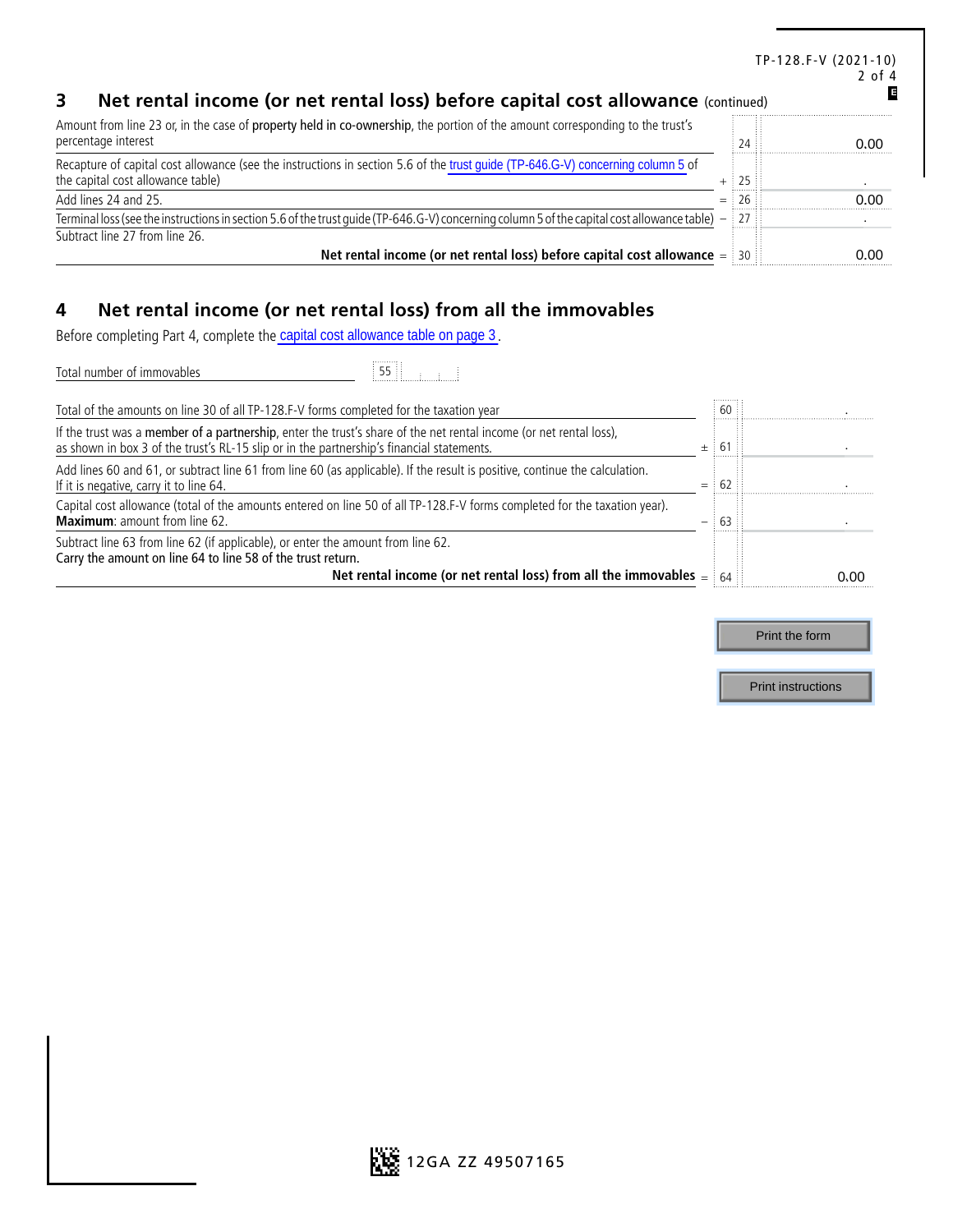#### TP-128.F-V (2021-10) 3 of 4 **Capital cost allowance**

implete columns 3.1, 5.1 and 5.2 only for accelerated investment incentive property (AIIP) that was **acquired after November 20, 2018**, and became available for use during the taxation year. For more information, Complete see the "Instructions for completing the capital cost allowance table" in section 5.6 of the trust guide (TP-646.G-V). For instructions on how to deal with the special rules that apply in certain cases, such as when property is transferred to a trust or in the event of a deemed sale applicable to certain trusts, refer to page 4 of this form.

If you do not have enough space, enclose an additional copy of the table containing the requested information.

|    | $\mathbf{1}$ | $\overline{2}$                                                                  | 3                                                                                      | 3.1                                                                  | $\overline{A}$                                                                            | 5                                                                                                              | 5.1                                                                                                                                                                                                     | 5.2                                                                                                                                                                    | 6                                                                                                         | $\overline{7}$                                                                                               | 8                          | 9                                                                     | 10                                                                  |                          |
|----|--------------|---------------------------------------------------------------------------------|----------------------------------------------------------------------------------------|----------------------------------------------------------------------|-------------------------------------------------------------------------------------------|----------------------------------------------------------------------------------------------------------------|---------------------------------------------------------------------------------------------------------------------------------------------------------------------------------------------------------|------------------------------------------------------------------------------------------------------------------------------------------------------------------------|-----------------------------------------------------------------------------------------------------------|--------------------------------------------------------------------------------------------------------------|----------------------------|-----------------------------------------------------------------------|---------------------------------------------------------------------|--------------------------|
| 40 | Class No.    | Undepreciated<br>capital cost (UCC) at<br>the beginning of<br>the taxation year | Cost of acquisitions<br>and additions<br>made during<br>the taxation year <sup>2</sup> | Cost of<br>acquisitions in<br>column 3 that<br>are AllP <sup>2</sup> | <b>Amount</b> respecting<br>dispositions made<br>during the<br>taxation year <sup>2</sup> | UCC after<br>acquisitions and<br>dispositions<br>$\left(\text{col. } 2 + \text{col. } 3\right)$<br>$-$ col. 4) | Proceeds of<br>disposition that<br>can reduce the<br>capital cost of<br>AIIP acquired in<br>the taxation year<br>(col. $4 - \text{col. } 3$<br>$+$ col. 3.1). If the<br>result is negative,<br>enter 0. | UCC adjustment<br>based on AIIP<br>acquired in the<br>taxation year<br>(variable $\times$<br>[col. 3.1<br>$-$ col. 5.1]).<br>If the result<br>is negative,<br>enter 0. | Reduction<br>(50% × [col. 3<br>$-$ col. 3.1<br>$-$ col. 4]).<br>If the result<br>is negative,<br>enter 0. | Base amount for<br>the calculation<br>of capital cost<br>allowance<br>$(col. 5 + col. 5.2)$<br>$-$ col. $6)$ | Rate <sup>3</sup><br>(9/6) | Capital cost allowance<br>(maximum amount:<br>col. $7 \times$ col. 8) | UCC at the<br>end of<br>the taxation<br>year (col. 5<br>$-$ col. 9) |                          |
|    |              |                                                                                 |                                                                                        |                                                                      |                                                                                           | 0.00                                                                                                           | 0.00                                                                                                                                                                                                    |                                                                                                                                                                        | 0.00                                                                                                      | 0.00                                                                                                         |                            | 0.00                                                                  | 0.00                                                                |                          |
|    |              |                                                                                 |                                                                                        |                                                                      |                                                                                           | 0.00                                                                                                           | 0.00                                                                                                                                                                                                    |                                                                                                                                                                        | 0.00                                                                                                      | 0.00                                                                                                         |                            | 0.00                                                                  | 0.00                                                                |                          |
|    |              |                                                                                 |                                                                                        | Ħ                                                                    |                                                                                           | 0.00                                                                                                           | 0.00                                                                                                                                                                                                    |                                                                                                                                                                        | 0.00                                                                                                      | 0.00                                                                                                         |                            | 0.00                                                                  | 0.00                                                                | LO.                      |
|    |              |                                                                                 |                                                                                        | Ħ                                                                    |                                                                                           | 0.00                                                                                                           | 0.00                                                                                                                                                                                                    |                                                                                                                                                                        | 0.00                                                                                                      | 0.00                                                                                                         |                            | 0.00                                                                  | 0.00                                                                | 4<br>∼                   |
|    |              |                                                                                 |                                                                                        | Ħ                                                                    |                                                                                           | 0.00                                                                                                           | 0.00                                                                                                                                                                                                    | Ħ                                                                                                                                                                      | 0.00                                                                                                      | 0.00                                                                                                         |                            | 0.00                                                                  | 0.00                                                                | $\sim$<br>$\overline{m}$ |
|    |              |                                                                                 | Ħ                                                                                      | Ħ.                                                                   |                                                                                           | 0.00                                                                                                           | 0.00                                                                                                                                                                                                    | Ħ                                                                                                                                                                      | 0.00                                                                                                      | 0.00                                                                                                         |                            | 0.00                                                                  | 0.00                                                                | ൭<br>4                   |
|    |              |                                                                                 | $\mathcal{I}$                                                                          | Ħ                                                                    |                                                                                           | 0.00                                                                                                           | 0.00                                                                                                                                                                                                    | Ħ                                                                                                                                                                      | 0.00                                                                                                      | 0.00                                                                                                         |                            | 0.00                                                                  | 0.00                                                                | ZZ                       |
|    |              |                                                                                 |                                                                                        | Ħ                                                                    |                                                                                           | 0.00                                                                                                           | 0.00                                                                                                                                                                                                    |                                                                                                                                                                        | 0.00                                                                                                      | 0.00                                                                                                         |                            | 0.00                                                                  | 0.00                                                                | თ                        |
| q  |              |                                                                                 | Ħ                                                                                      | Ħ.                                                                   |                                                                                           | 0.00                                                                                                           | 0.00                                                                                                                                                                                                    |                                                                                                                                                                        | 0.00                                                                                                      | 0.00                                                                                                         |                            | 0.00                                                                  | 0.00                                                                | $\overline{4}$           |
| 10 |              |                                                                                 |                                                                                        | Ħ.                                                                   |                                                                                           | 0.00                                                                                                           | 0.00                                                                                                                                                                                                    | Ħ                                                                                                                                                                      | 0.00                                                                                                      | 0.00                                                                                                         |                            | 0.00                                                                  | 0.00                                                                | 838                      |
| 11 |              |                                                                                 |                                                                                        | Ħ                                                                    |                                                                                           | 0.00                                                                                                           | 0.00                                                                                                                                                                                                    |                                                                                                                                                                        | 0.00                                                                                                      | 0.00                                                                                                         |                            | 0.00                                                                  | 0.00                                                                |                          |
| 12 |              |                                                                                 | Ħ                                                                                      | Ħ                                                                    |                                                                                           | 0.00                                                                                                           | 0.00                                                                                                                                                                                                    | Ħ                                                                                                                                                                      | 0.00                                                                                                      | 0.00                                                                                                         |                            | 0.00                                                                  | 0.00                                                                |                          |
| 13 |              |                                                                                 |                                                                                        | Ð.                                                                   |                                                                                           | 0.00                                                                                                           | 0.00                                                                                                                                                                                                    |                                                                                                                                                                        | 0.00                                                                                                      | 0.00                                                                                                         |                            | 0.00                                                                  | 0.00                                                                |                          |
| 14 |              |                                                                                 |                                                                                        | Ħ                                                                    |                                                                                           | 0.00                                                                                                           | 0.00                                                                                                                                                                                                    | Π                                                                                                                                                                      | 0.00                                                                                                      | 0.00                                                                                                         |                            | 0.00                                                                  | 0.00                                                                |                          |
| 15 |              |                                                                                 |                                                                                        | Ħ                                                                    |                                                                                           | 0.00                                                                                                           | 0.00                                                                                                                                                                                                    | Ħ                                                                                                                                                                      | 0.00                                                                                                      | 0.00                                                                                                         |                            | 0.00                                                                  | 0.00                                                                |                          |
| 16 |              |                                                                                 |                                                                                        |                                                                      |                                                                                           | 0.00                                                                                                           | 0.00                                                                                                                                                                                                    |                                                                                                                                                                        | 0.00                                                                                                      | 0.00                                                                                                         |                            | 0.00                                                                  | 0.00                                                                |                          |
| 17 |              |                                                                                 |                                                                                        | Ħ                                                                    |                                                                                           | 0.00                                                                                                           | 0.00                                                                                                                                                                                                    |                                                                                                                                                                        | 0.00                                                                                                      | 0.00                                                                                                         |                            | 0.00                                                                  | 0.00                                                                |                          |
| 18 |              |                                                                                 |                                                                                        | ΕE                                                                   |                                                                                           | 0.00                                                                                                           | 0.00                                                                                                                                                                                                    |                                                                                                                                                                        | 0.00                                                                                                      | 0.00                                                                                                         |                            | 0.00                                                                  | 0.00                                                                |                          |
| 19 |              |                                                                                 |                                                                                        | ΕĒ                                                                   |                                                                                           | 0.00                                                                                                           | 0.00                                                                                                                                                                                                    | 0                                                                                                                                                                      | 0.00                                                                                                      | 0.00                                                                                                         |                            | 0.00                                                                  | 0.00                                                                |                          |
| 20 |              |                                                                                 |                                                                                        | Ħ.                                                                   |                                                                                           | 0.00                                                                                                           | 0.00                                                                                                                                                                                                    | Ħ                                                                                                                                                                      | 0.00                                                                                                      | 0.00                                                                                                         |                            | 0.00                                                                  | 0.00                                                                |                          |
|    |              | Add the amounts in column 9.                                                    |                                                                                        |                                                                      |                                                                                           |                                                                                                                |                                                                                                                                                                                                         |                                                                                                                                                                        |                                                                                                           | <b>Capital cost allowance<sup>4</sup></b>                                                                    | 50                         | 0.00                                                                  |                                                                     |                          |



1. Any immovable whose capital cost is greater than \$50,000 must be placed in a separate class.

2. In the case of an immovable held in co-ownership, enter the amount corresponding to the trust's percentage interest in the immovable.

3. Use the rates prescribed by the Regulation respecting the Taxation Act.

4. Enter on line 50 the total of all the amounts from column 9 on all the copies of the capital cost allowance table that you completed.